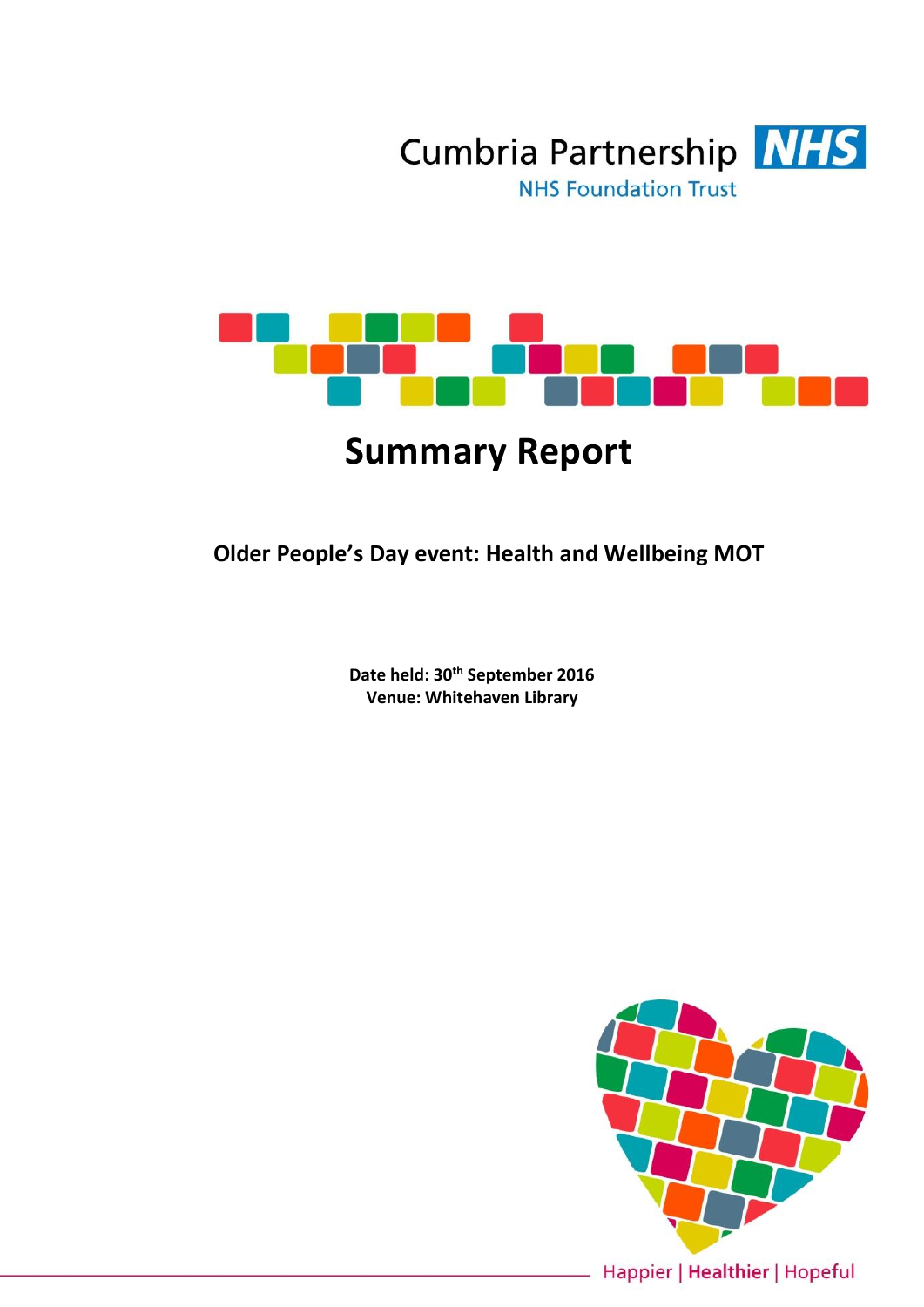

#### **Background to the event**

Older People's Day is an internationally recognised day observed on 1<sup>st</sup> October. It is an opportunity to highlight the important contributions that older people make to society and raise awareness of the issues and challenges of ageing in today's world. The Chartered Society of Physiotherapy (CSP) encourage members to carry out some form of health promotion activity for Older People's Day, and the physiotherapy department at West Cumberland Hospital decided to hold an event based on the Functional Fitness MOT concept.

The Functional Fitness MOT is a person-centred tailored tool that utilizes normal data sets, for people aged over 60 years, for a number of different functional tests that highlight components of fitness. The results of these tests can be used to discuss the different components of fitness, highlight the individuals strengths and weaknesses in the different components of fitness and then allow discussion around the person's needs and preferences in order that local opportunities can be encouraged in order to facilitate active ageing. It was developed and trialled at the World Congress on Active Ageing in 2012 by Later Life Training, in conjunction with Glasgow Caledonian University and the British Heart Foundation National Centre for Physical Activity and Health (BHF NCPAH). Further information on the FFMOT can be found on the following link<http://www.laterlifetraining.co.uk/functional-fitness-mots/>

After discussion with colleagues in the voluntary sector (Citizen's Advice), an idea was formulated to hold a multi-agency event to highlight the role of Cumbria Partnership NHS Foundation Trust (CPFT) Allied Health Professionals, local services and voluntary organisations in promoting active engagement, physical and mental wellbeing with older adults in the Copeland area. The idea of a Functional Fitness MOT was widened to encompass wider determinants of health and wellbeing, such as social inclusion and participation. Community Service Officers offered Whitehaven Library as the venue.

Current research and practice suggests that older people who are actively engaged and mobile within their local communities tend to experience better health, and there is a national movement to reduce social isolation in order to improve the health of our population. Health profile statistics show that Copeland does have a higher than average level of ill health, premature mortality from cancer and cardiovascular disease, higher than average levels of hip fracture in the over 65s and significant levels of deprivation. The number of people with diabetes is increasing in the area. (Health Profile report for Copeland, 2016, [http://fingertips.phe.org.uk/profile/health-](http://fingertips.phe.org.uk/profile/health-profiles/data#page/1/gid/1938132695/pat/6/par/E12000002/ati/101/are/E07000029/iid/90834/age/1/sex/4)

[profiles/data#page/1/gid/1938132695/pat/6/par/E12000002/ati/101/are/E07000029/iid/9](http://fingertips.phe.org.uk/profile/health-profiles/data#page/1/gid/1938132695/pat/6/par/E12000002/ati/101/are/E07000029/iid/90834/age/1/sex/4) [0834/age/1/sex/4\)](http://fingertips.phe.org.uk/profile/health-profiles/data#page/1/gid/1938132695/pat/6/par/E12000002/ati/101/are/E07000029/iid/90834/age/1/sex/4)

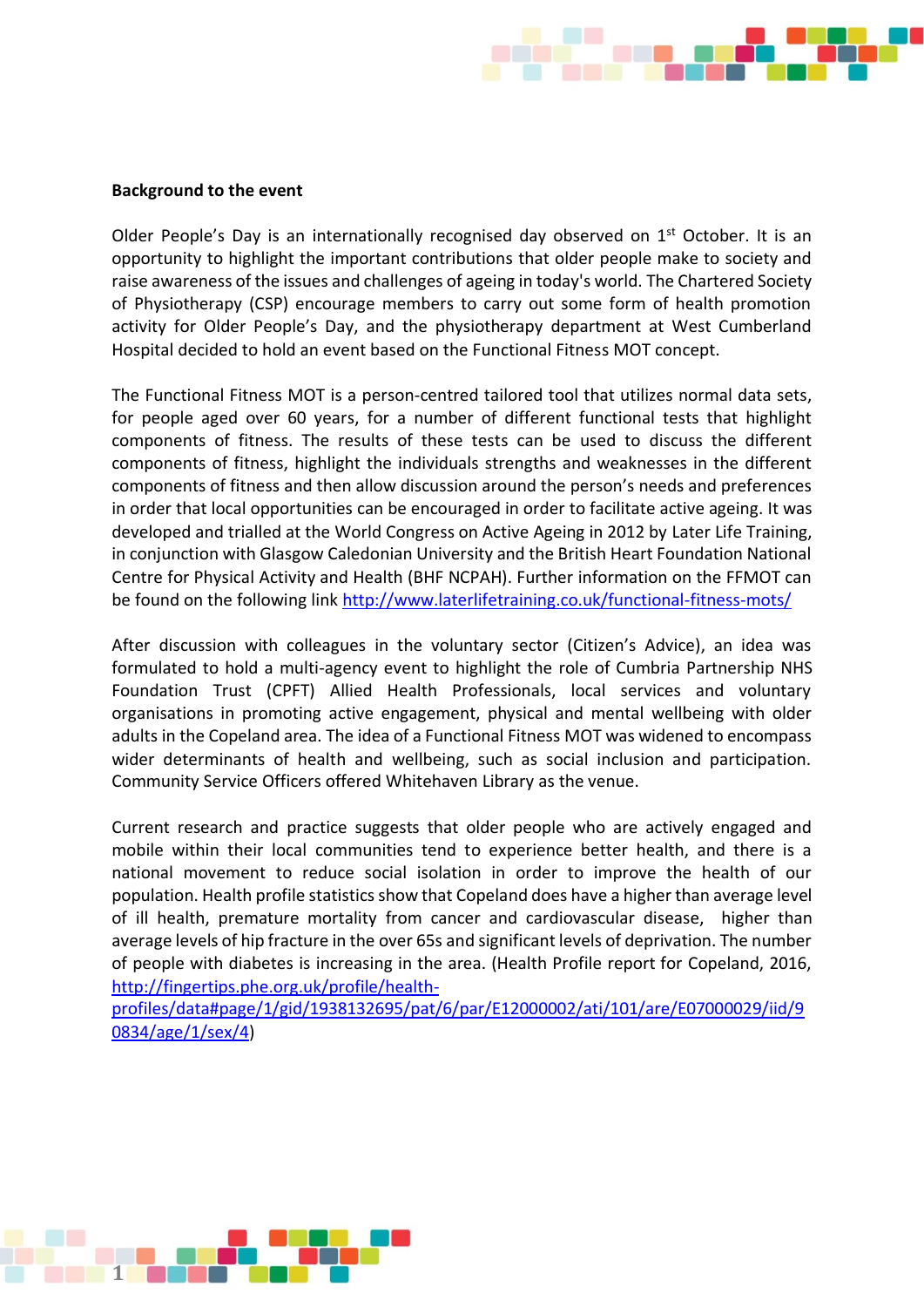

## **Outline of the event**

The event was titled "Health and Wellbeing MOT". An area of the library was set aside to carry out Functional Fitness MOTs (FFMOTs), BMI and blood pressures, and information tables and manned stands were placed within the main area of the library. Tea/coffee was provided by the library, and cakes were on sale to support MacMillan coffee morning.

CPFT teams present from Copeland included:

- Physiotherapy
- Dietetics
- Occupational Therapy
- Memory Matters
- Cardiac Rehabilitation
- Speech and Language Therapy (including Speech after Stroke club)
- Pulmonary Rehabilitation
- Communications Team

Voluntary Sector teams attending included:

- West Cumbria Carers
- Citizens Advice
- Alzheimer's Society
- Age UK West Cumbria

Cumbria County Council representation included:

- Community Services Officers, Cumbria Libraries (Copeland)
- Public Health/ Active Cumbria

Other representation included:

- Fit 4 Life
- North County Leisure
- Wiltshire Farm Foods

The event was advertised through flyers and posters within the local area, Whitehaven News, leaflet drops to local sheltered housing complexes, Twitter, Facebook and distribution via local networks of the organisations involved e.g. library, day centres, clinics, GP Practice managers and waiting rooms.



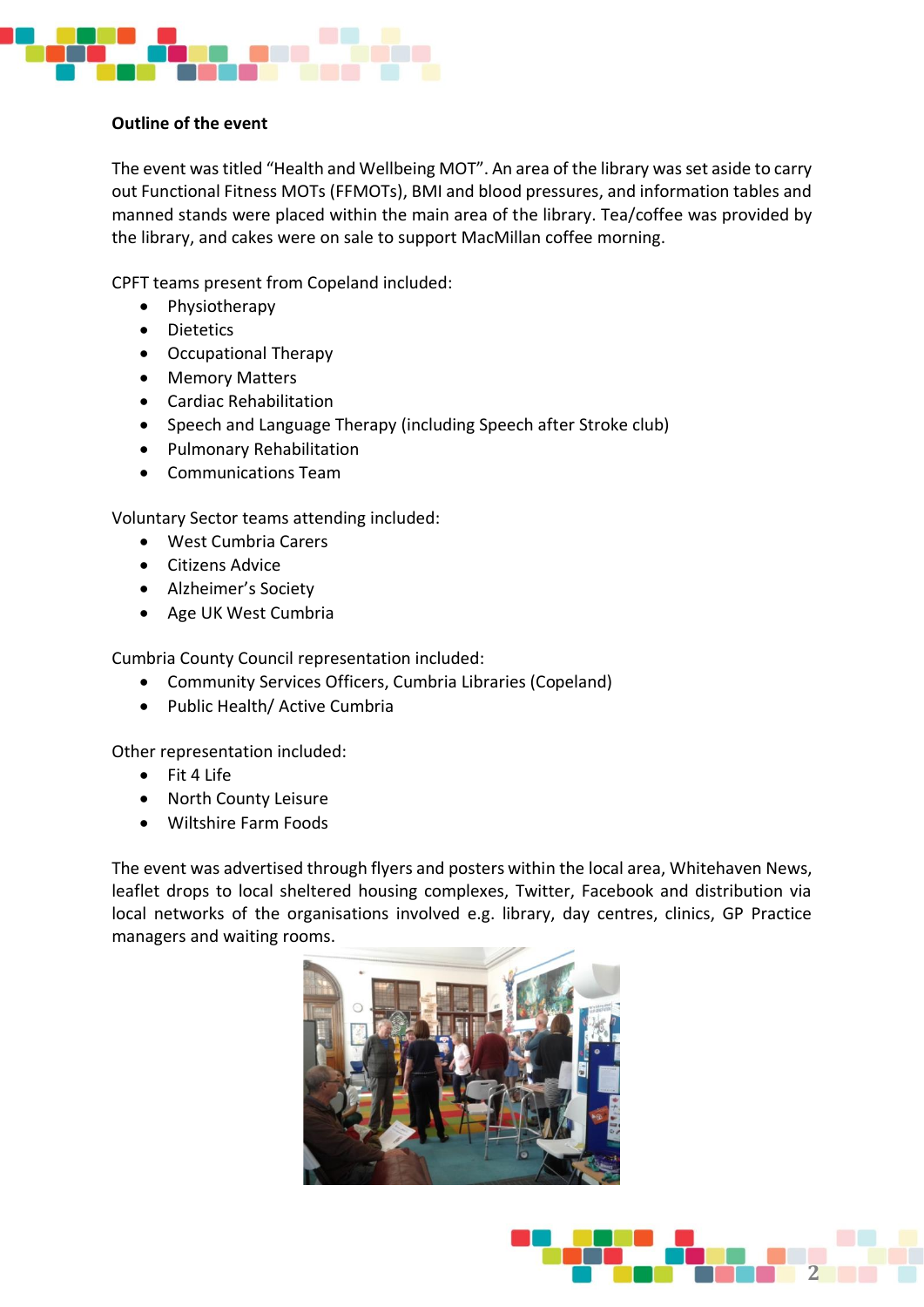

## **Outcome**

The event ran from 09:00 to 14:30, and counter figures from the library indicate 273 people attended, with the highest numbers visiting between 09:30-11:00. All library attendees were encouraged to browse the stands, and people manning the stands reported a steady stream of people asking for advice and information.

Over 50 FFMOTs were completed, and many more people just had blood pressure or BMI measures without completing the physical tests. The age of people participating in the FFMOT ranged from 49 to 94 years, with the highest number in the 65-69 age bracket followed by 80-84 years. All FFMOT participants were given an individualised booklet with their test results and tailored advice. A copy of the proforma can be found in appendix 1.

Comments and feedback forms were handed out to people attending, and the results can be found as raw data in appendix 2. To summarise people found the MOT, BP measurement and having everything in one place to be most useful. People found it beneficial having the opportunity to "talk to so many services and agencies in an informal setting", and some highlighted the support/advice from individual services and voluntary organisations.

### "Brilliant to have so much in one room"

Many attendees highlighted that "everything was good". The networking and social opportunity the event provided can't be underestimated.

## "Seeing people I haven't seen in years. Didn't realise some of them were still alive"

For future events suggestions were cholesterol testing (this may prove to be difficult), diabetes checks, and a private area for discussion.

Participants were asked whether they plan to take any further action in response to the event today, and many reported they would become more physically active and moderate diet. Within the any other comments section there feedback was extremely positive with many requesting follow-up events.

## "Can we have it back on a regular basis? Wasn't aware so much help available" "We need it every 6 months to keep us well and fit" "Nice to have events like this for older people"

### **Feedback from staff working at the event**

Staff planning and working at the event were pleased with the success of the day. It was difficult to predict attendance, but we were overwhelmed by the numbers of people attending the event. At least 2 people were taken off the physiotherapy waiting list, as the advice they received at the event was sufficient for them to not warrant an out-patient session. 5 FFMOT participants referred themselves for further assessment at Dent View Rehabilitation Centre for more in-depth intervention.

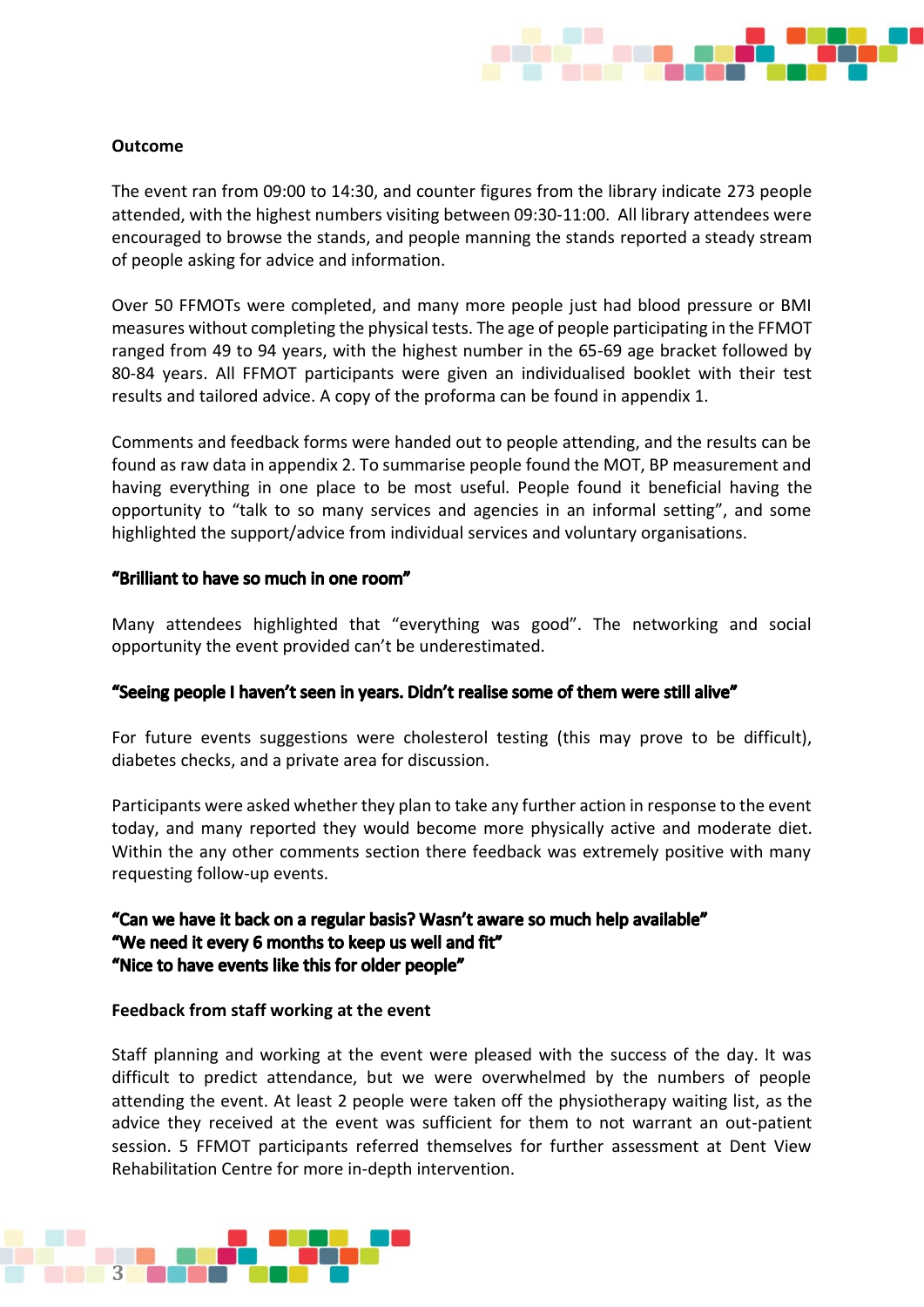

Staff did appreciate the opportunity for partnership working, and also to highlight the work their department or organisations do.

Physio staff involved with the FFMOT assessments did find the space too busy at times, and also hadn't factored in the need for a break.

## **Actions**

- It was agreed that further events could be arranged, and Tracey Mifflin/Vicky Johnston have been asked to liaise with library staff and Community Service Officers regarding the potential for Egremont, Frizington and Cleator Moor to be used as venues (event may need to be scaled down due to space restriction).
- If a larger event is to be held in Whitehaven Library, see if space at the Civic Centre next door could be utilised for the FFMOT.
- Partition off the area used for the FFMOT to enable better control of and more effective use of the space; and have the physio and OT stands in the main room alongside the other stands
- Have a "ticketing system" for the FFMOT to better control numbers within the MOT space, and to enable a more effective queuing system for the assessment
- Rotate physio staff between the stand and MOT area, and factor in opportunity for a drink and comfort break
- Take smaller stools or chairs for staff carrying out the FFMOT to reduce risk of injury from prolonged kneeling or stooping
- Have more musculoskeletal physio staff present to provide advice
- Invite MacMillan, Hearing Loss service and Diabetes Service to participate in next large event



### "Fantastic event. Same again next year please"